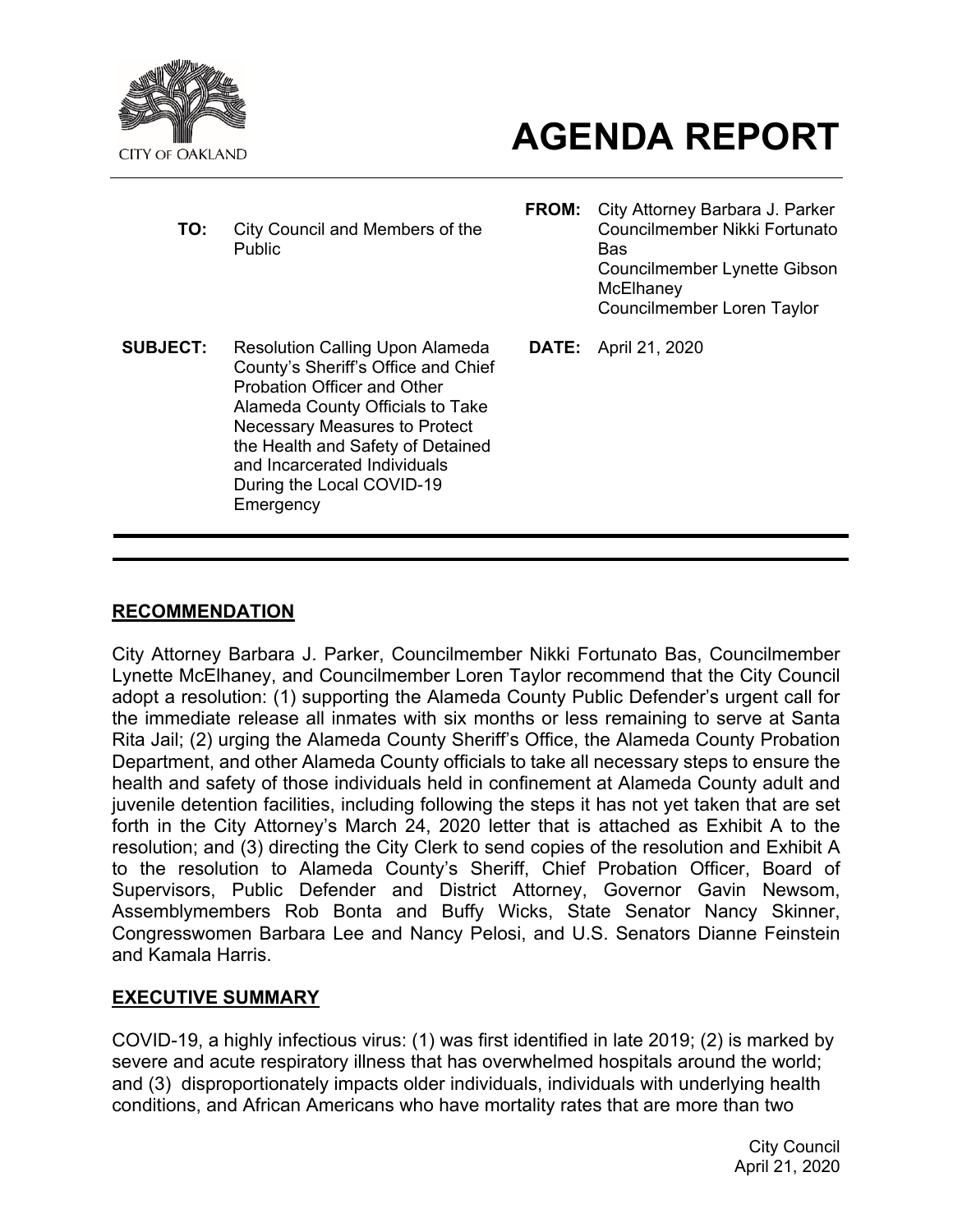Subject: Resolution Calling Upon the Alameda County Sheriff's Office and Other Alameda County Entities to Take Necessary Measures to Protect the Health and Safety of Detained and Incarcerated Individuals During the Local COVID-19 Emergency

times and in some cases three times their percentage of a state's or city's population.<sup>1</sup> Although the virus does not discriminate, our systems of government do: structural inequalities, legalized racial discrimination, followed by implicit bias and institutional racism have long permeated every aspect of American life, from which communities suffer most from mass incarceration to who has access to high quality health care. Thus the impact of COVID-19 has disproportionately impacted African Americans and other marginalized communities: historically marginalized populations have suffered and will suffer far more in this public health crisis.<sup>2</sup>

This heavier burden is exacerbated by conditions of confinement: in juvenile and immigrant detention centers, in jails, and in prisons, privacy is rare or comes at the price of forcing those detained and incarcerated into conditions that effectively constitute solitary confinement.<sup>3</sup> Basic social distancing measures required to limit viral spread are nearly impossible.4 Few facilities have adequate personal protective equipment ("PPE") and hygiene facilities for their own staff members, let alone for detained and incarcerated people.5 As such, COVID-19 is racing through detention and incarceration

<sup>1</sup> Melanie Barden, "Statistics show minority communities are disproportionately affected by coronavirus," CBS Austin (April 13, 2020), *available at*: https://cbsaustin.com/news/local/statistics-show-minority-communities-are-disproportionatelyaffected-by-coronavirus; Eugene Scott, "4 reasons coronavirus is hitting black communities so hard," *Washington Post* (April 10, 2020), *available at*: https://www.washingtonpost.com/politics/2020/04/10/4-reasons-coronavirus-is-hitting-blackcommunities-so-hard/; Akilah Johnson and Talia Buford, "Early Data Shows African Americans Have Contracted and Died of Coronavirus at an Alarming Rate," *ProPublica* (April 3, 2020), *available at*: https://www.propublica.org/article/early-data-shows-african-americans-havecontracted-and-died-of-coronavirus-at-an-alarming-rate. <sup>2</sup> *Id.*

 $3$  Erica Green, "'Pacing and Praying': Jailed Youths Seek Release as Virus Spreads," The New York Times (April 14, 2020), available at:

https://www.nytimes.com/2020/04/14/us/politics/coronavirus-juvenile-detention.html ("Green"); Timothy Williams & Danielle Ivory, "Chicago's Jail Is Top U.S. Hot Spot as Virus Spreads Behind Bars," *The New York Times* (April 8, 2020), *available at*:

<sup>&</sup>lt;sup>4</sup> German Lopez, "A coronavirus outbreak in jails or prisons could turn into a nightmare," Vox.com (March 17, 2020), *available at*: https://www.vox.com/policy-andpolitics/2020/3/17/21181515/coronavirus-covid-19-jails-prisons-mass-incarceration; Roy L. Austin, Jr., Vanita Gupta, and Miriam Aroni Krinsky, "Mr. President, let vulnerable people out of federal prisons now: Coronavirus demands a bold response," New York Daily News (Apr. 14, 2020), *available at* http://www.nydailynews.com/opinion/ny-oped-let-vulnerable-people-out-of-

federal-prisons-20200414-zk7uqy7cxjbmffz43nwzbun5qq-story.html. 5 David Shortell & Kara Scannell, "New coronavirus cases in US jails heighten concerns about an unprepared system," CNN.com (March 20, 2020), *available at*: https://www.cnn.com/2020/03/18/politics/coronavirus-in-us-jails-heighten-concerns/index.html; Keri Blakinger & Beth Schwartzapfel, "When Purell is Contraband, How Do You Contain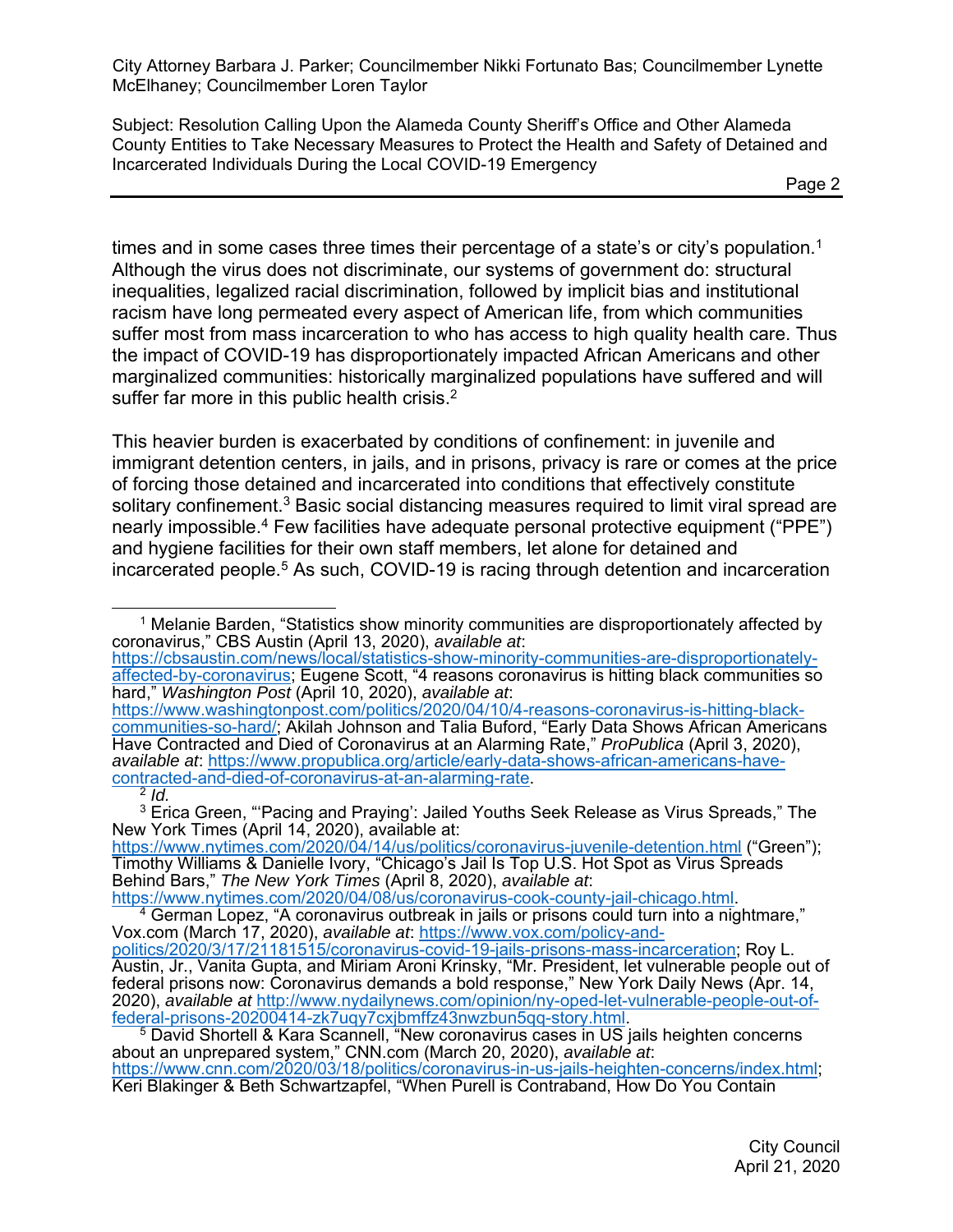Subject: Resolution Calling Upon the Alameda County Sheriff's Office and Other Alameda County Entities to Take Necessary Measures to Protect the Health and Safety of Detained and Incarcerated Individuals During the Local COVID-19 Emergency

Page 3

facilities across the country, harming Black and Brown populations whose overall disproportionate representation in the justice system means that COVID-19's effects are multiplying existing inequality.<sup>6</sup> Indeed, the rate at which COVID-19 spreads in jails and prisons is many times higher than in the community at large.<sup>7</sup>

This dire situation has ripple effects beyond those detained and incarcerated. Staff required to continue to work in these conditions face the choice between their income and their own health, safety and lives and those of their families. The families of detained and incarcerated individuals are not only cut off from in-person visits with their loved ones, but many are struggling with both job losses and the burden of paying their detained or incarcerated family member's fines, fees, restitution, or other legal financial obligations.8

Some justice system officials claim that limited public health releases of detained and incarcerated individuals put public safety at risk.<sup>9</sup> Not so. Considered, compassionate release of portions of detained and incarcerated populations (e.g., people in high risk categories, such as those over 65 or with underlying health conditions; people awaiting trial for non-violent offenses; people with under six months left to serve) would protect public health while also protecting public safety. There is no justification for any local authority to fail to meet this moment with steps and measures to protect lives.

 $\overline{a}$ Coronavirus?," The Marshall Project (March 6, 2020), *available at*:

https://www.themarshallproject.org/2020/03/06/when-purell-is-contraband-how-do-you-containcoronavirus. 6 *See, e.g.*, Rita Rubin, "The Challenge of Preventing COVID-19 Spread in Correctional

Facilities," *Medical News and Perspectives* (April 7, 2020), *available at:*

https://jamanetwork.com/journals/jama/fullarticle/2764379; Sam Levin, "'We're gonna die': migrants in US jail beg for deportation due to Covid-19 exposure," *The Guardian* (April 4, 2020), *available at*: https://www.theguardian.com/world/2020/apr/04/us-jail-immigrants-coronavirusdeportation; Green.

<sup>7</sup> Austin, Gupta, and Krinsky, *supra* n.4 (COVID-19 infection rate at Rikers Island Jail eight times the rate of community spread); Max Blumenthal, "More people will die," Chicago Reader (Apr. 14, 2020), *available at* https://www.chicagoreader.com/chicago/cook-county-jailcoronavirus-lawsuit/Content?oid=79233456 (COVID-19 infection rate at Cook County, Illinois jail is 30 times higher than across Chicago as a whole).

<sup>8</sup> Fines & Fees Justice Center, "COVID-19 Fines and Fees Policy Tracker," *available at*: https://finesandfeesjusticecenter.org/articles/ffjc-policy-recommendations-for-the-covid-19-

crisis/. 9 *See, e.g*., Sontaya Rose, "Inmates receiving "get out of jail free" card during COVID-19 crisis, sheriff says," ABC30 (April 13, 2020), *available at*: https://abc30.com/sheriff-fresnocounty-sheriff's-office-covid-19-coronavirus/6100484/.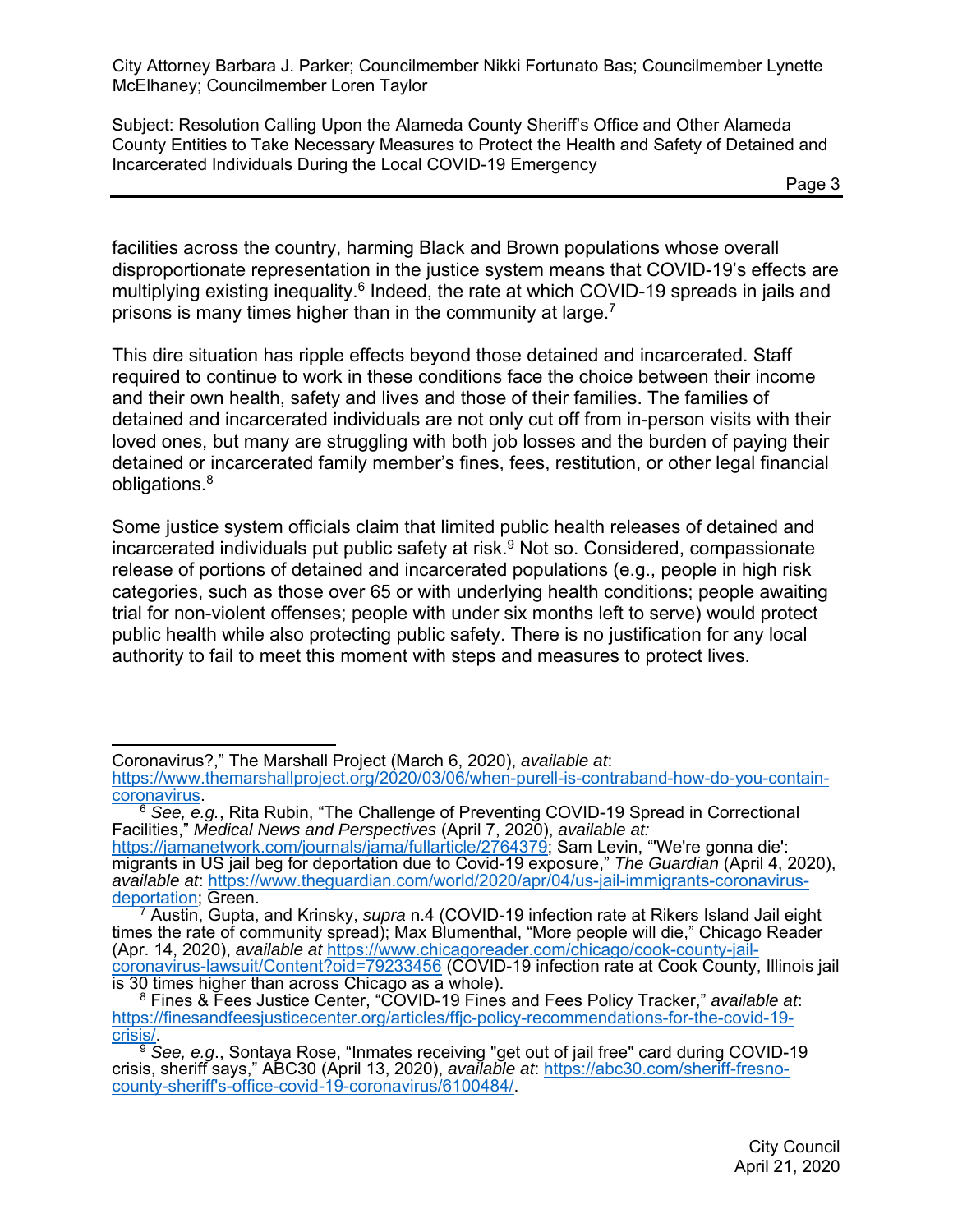Subject: Resolution Calling Upon the Alameda County Sheriff's Office and Other Alameda County Entities to Take Necessary Measures to Protect the Health and Safety of Detained and Incarcerated Individuals During the Local COVID-19 Emergency

en de la provincia de la provincia de la provincia de la provincia de la provincia de la provincia de la provi

#### **REASON FOR URGENCY**

This resolution is of the utmost urgency. The number of COVID-19 cases globally has doubled in less than two weeks, and now stands at nearly two million tested, reported cases worldwide.10 The United States is no exception to this trend. Given this, experts across the country, from the New England Journal of Medicine to hundreds of former Department of Justice officials, agree that safe, compassionate, targeted decarceration is a key strategy for reducing the spread of COVID-19 among detained and incarcerated people and our communities.<sup>11</sup> Every day of delay is likely to cost lives.

#### **BACKGROUND**

The COVID-19 pandemic has brought much of the world to a halt. The virus has spread rapidly across the United States, resulting in approximately 600,000 infections and more than 25,0000 deaths through April 14.12 As of April 14, there are 886 cases of COVID-19 in Alameda County, and 23 people have died.<sup>13</sup> In addition to the grave public health impact of the virus, the measures taken to contain its spread, such as the State's shelter-in-place order, have exacted a painful economic toll on residents, with more than 2.1 million Californians (approximately 11% of the labor force) claiming unemployment since mid-March.<sup>14</sup>

COVID-19 has been demonstrated to spread rapidly where there are high concentrations of people living in close proximity. People held in custody at detention facilities, including jails, prisons, and juvenile and immigration detention centers, are among the most vulnerable. This is because detention facilities often house dense

<sup>&</sup>lt;sup>10</sup> "COVID-19 Dashboard," Center for Systems Science and Engineering (CSSE), Johns Hopkins University, *available* at: https://coronavirus.jhu.edu/map.html.<br><sup>11</sup> Matthew J. Akiyama, Anne C. Spaulding, & Josiah D. Rich, "Flattening the Curve for

Incarcerated Populations — Covid-19 in Jails and Prisons," *New England Journal of Medicine* (April 2, 2020), *available at:* https://www.nejm.org/doi/full/10.1056/NEJMp2005687; Fair & Just Prosecution, "Over 400 Former US Attorneys, DOJ Leaders and Attorneys, and Judges Urge President Trump to Release Vulnerable Individuals from Federal Custody to Avoid Deadly Outbreak of COVID-19," *available at:* https://fairandjustprosecution.org/wpcontent/uploads/2020/03/Trump-COVID19-Press-Release-Final.pdf ("DOJ letter").

<sup>&</sup>lt;sup>12</sup> See n. 9.<br><sup>13</sup> Alameda County Department of Public Health, http://www.acphd.org/2019-ncov.aspx.

<sup>&</sup>lt;sup>13</sup> Alameda County Department of Public Health, <u>http://www.acphd.org/2019-ncov.aspx</u>.<br><sup>14</sup> Samuel Stebbins, "Unemployment: These are every state's claims since the coronavirus shut the economy down," *USA Today* (April 14, 2020), *available at:* 

https://www.usatoday.com/story/money/2020/04/14/coronavirus-unemployment-claims-causedcovid-19-crisis-state/5130034002/.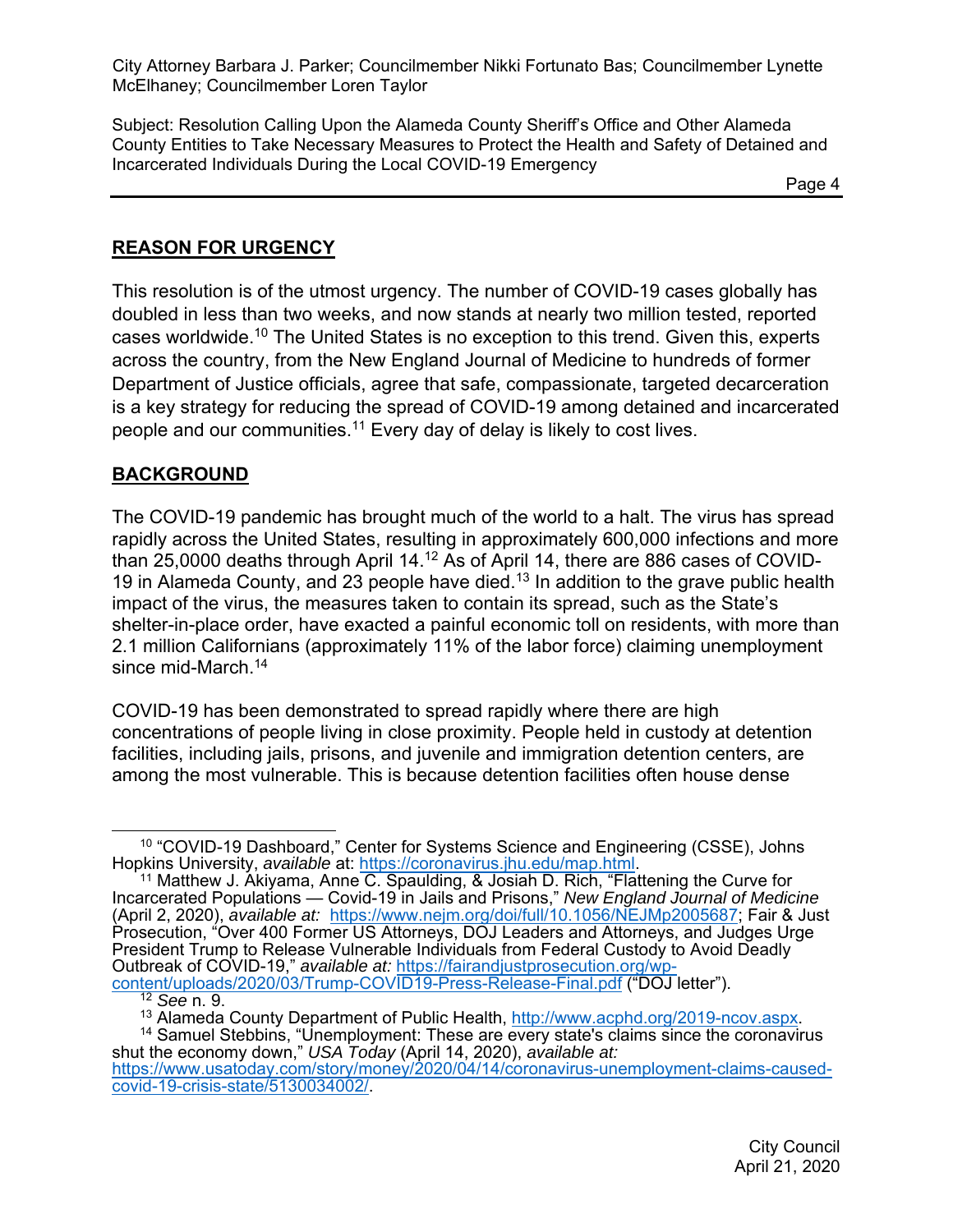Subject: Resolution Calling Upon the Alameda County Sheriff's Office and Other Alameda County Entities to Take Necessary Measures to Protect the Health and Safety of Detained and Incarcerated Individuals During the Local COVID-19 Emergency

Page 5

populations in close quarters, and have limited sanitation facilities and PPE necessary to prevent the spread of the COVID-19 virus.<sup>15</sup>

Jails and prisons in the United States are already experiencing devastating outbreaks of COVID-19. At Riker's Island jail in New York, more than 800 inmates and staff have tested positive. At least three inmates---two men held for alleged parole violations<sup>16</sup> and a 63-year old man awaiting trial17---have died from COVID-19. The jail in Cook County, Illinois has one of the highest rates of infection for COVID-19 anywhere in the country, with more than 500 infections and three deaths so far.<sup>18</sup> Juvenile detention centers have also seen rapid outbreaks of COVID-19.19

Santa Rita Jail in Alameda County is the third-largest jail in California, and the fifth largest in the nation.<sup>20</sup> Alameda County officials, including the Alameda County Sheriff, District Attorney, and Probation Department, have stated that they have taken certain steps to protect the population of this facility from the spread of the virus, including releasing more than 600 pre-trial detainees and inmates, educating those still confined about symptoms of COVID-19 and proper hygiene practices, segregating inmates considered "high risk" for COVID-19, and providing free soap and cleaning supplies. $2^1$ Nevertheless, at least 1,896 individuals continue to be confined at Santa Rita Jail.<sup>22</sup> In

 <sup>15</sup> Timothy Williams, Benjamin Weiser & William K. Rashbaum, "Jails Are Petri Dishes': Inmates Freed as the Virus Spreads Behind Bars," *The New York Times* (March 31, 2020),

*available at*: https://www.nytimes.com/2020/03/30/us/coronavirus-prisons-jails.html. 16 Justin Carissimo, "First Rikers Island inmate dies after testing positive for coronavirus," CBS News (April 8, 2020), *available at*: https://www.cbsnews.com/news/coronavirus-michaeltyson-rikers-island-inmate-dies-covid-19/; Jan Ransom, "Jailed on a Minor Parole Violation, He Caught the Virus and Died," *The New York Times* (April 9, 2020), *available at*: https://www.nytimes.com/2020/04/09/nyregion/rikers-coronavirus-deaths-parolees.html.

<sup>&</sup>lt;sup>17</sup> Rebecca Rosenberg, "Second Rikers Island inmate dead from coronavirus after failed release," *New York Post* (April 14, 2020), *available at*: https://nypost.com/2020/04/14/secondrikers-island-inmate-dead-from-coronavirus/.

<sup>&</sup>lt;sup>18</sup> Cheryl Corley, "The COVID-19 Struggle In Chicago's Cook County Jail," NPR (April 13, 2020), *available at*: https://www.npr.org/2020/04/13/833440047/the-covid-19-struggle-inchicagos-cook-county-jail.

 $19$  Tyler Kingkade, "I'm scared for my child': Coronavirus hits Louisiana iuvenile detention centers," NBC News (April 13, 2020), *available at*: https://www.nbcnews.com/news/us-news/i-mscared-my-child-coronavirus-hits-louisiana-juvenile-detention-n1182756; Green.

<sup>20</sup> Alameda County Sheriff's Office, *available at*:

https://www.alamedacountysheriff.org/dc\_srj.php. 21 Alameda County Sheriff's Office, *available at*:

https://www.alamedacountysheriff.org/admin\_covid19.php.

<sup>22</sup> *Id.*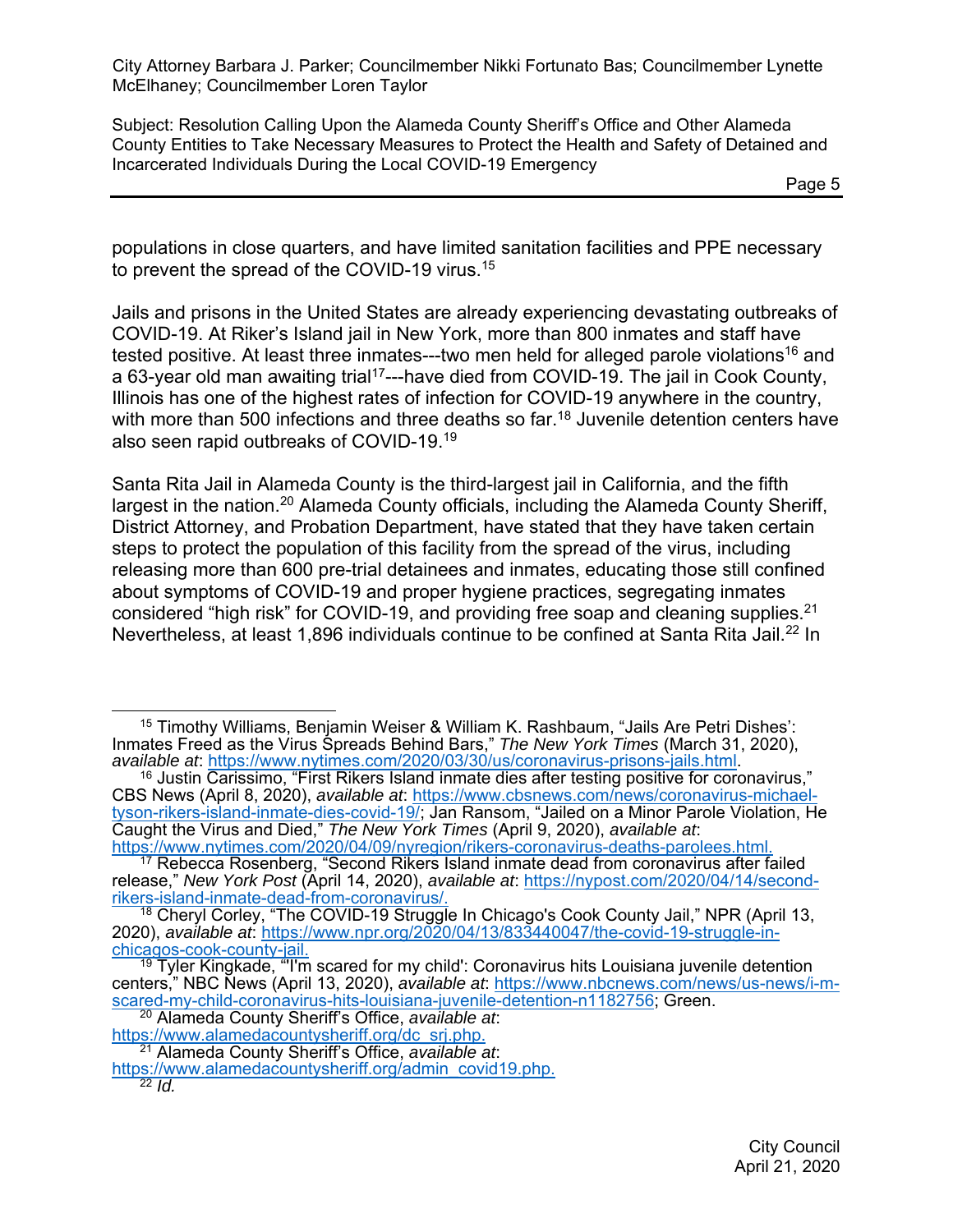Subject: Resolution Calling Upon the Alameda County Sheriff's Office and Other Alameda County Entities to Take Necessary Measures to Protect the Health and Safety of Detained and Incarcerated Individuals During the Local COVID-19 Emergency

addition, Alameda County holds 56 juveniles at Juvenile Hall, and 24 at Camp Sweeney.<sup>23</sup> All of these individuals remain at grave risk of contracting COVID-19.

The Alameda County Public Defender, Brendon D. Woods, has advocated for Alameda County officials to take urgent steps to further reduce the incarcerated population at Santa Rita, including by releasing those with six months or less remaining on their sentences.<sup>24</sup> Releasing those within six months of the end of their sentences is a measure supported by prosecutors and sheriffs from across the country.<sup>25</sup> Alameda County officials, however, have failed to release the approximately 115 individuals who have six months or less remaining to serve at Santa Rita.

On March 24, 2020, Oakland City Attorney Barbara J. Parker sent a letter to the Alameda County Sheriff and the Chief Probation Officer expressing concern about the health and well-being of the staff and incarcerated individuals at Alameda County adult and juvenile detention facilities.<sup>26</sup> The City Attorney's letter, included as Exhibit A to the accompanying resolution, urged the Sheriff's Office and Probation Department to take various steps to reduce the incarcerated population and protect the well-being of those still detained. The City Attorney's letter also asked these officials to take measures to reduce or suspend the fees, fines, and other legal financial obligations inflicted by the criminal justice system, which could be devastating for families coping with job losses and other economic disruptions caused by the pandemic. The Sheriff responded that he "did not have time" to respond to the listed concerns that the City Attorney expressed, although it appears that at least some of the measures outlined in the City Attorney's letter have since been implemented at Santa Rita.

COVID-19 has now broken out and is spreading at Santa Rita Jail. Since the first case was reported on April 4, 15 incarcerated individuals and two staff members have contracted the disease.<sup>27</sup> Six have recovered so far. Alameda County officials' failure to

<sup>&</sup>lt;sup>23</sup> Bay City News, "Alameda County Probation Officer Concerned About Lack of Infrared Thermometers," NBC Bay Area (April 1, 2020), *available at*: https://www.nbcbayarea.com/news/local/east-bay/alameda-county-probation-officer-concernedabout-lack-of-infrared-thermometers/2265342/.

 $24$  Megan Cassidy, "Spike in coronavirus cases at Santa Rita Jail prompts clash between public defender, D.A.," *San Francisco Chronicle* (April 9, 2020), *available at*: https://www.sfchronicle.com/crime/article/Spike-in-coronavirus-cases-at-Santa-Rita-Jail-15190792.php

<sup>&</sup>lt;sup>25</sup> DOJ Letter; Law Enforcement Action Partnership, "Joint Statement from Elected County Sheriffs on COVID-19," *available at*: https://lawenforcementactionpartnership.org/wpcontent/uploads/2020/04/National-Sheriff-Statement-COVID-19-1.pdf.

<sup>26</sup> *See* Exhibit A.

<sup>27</sup> *See* n. 20.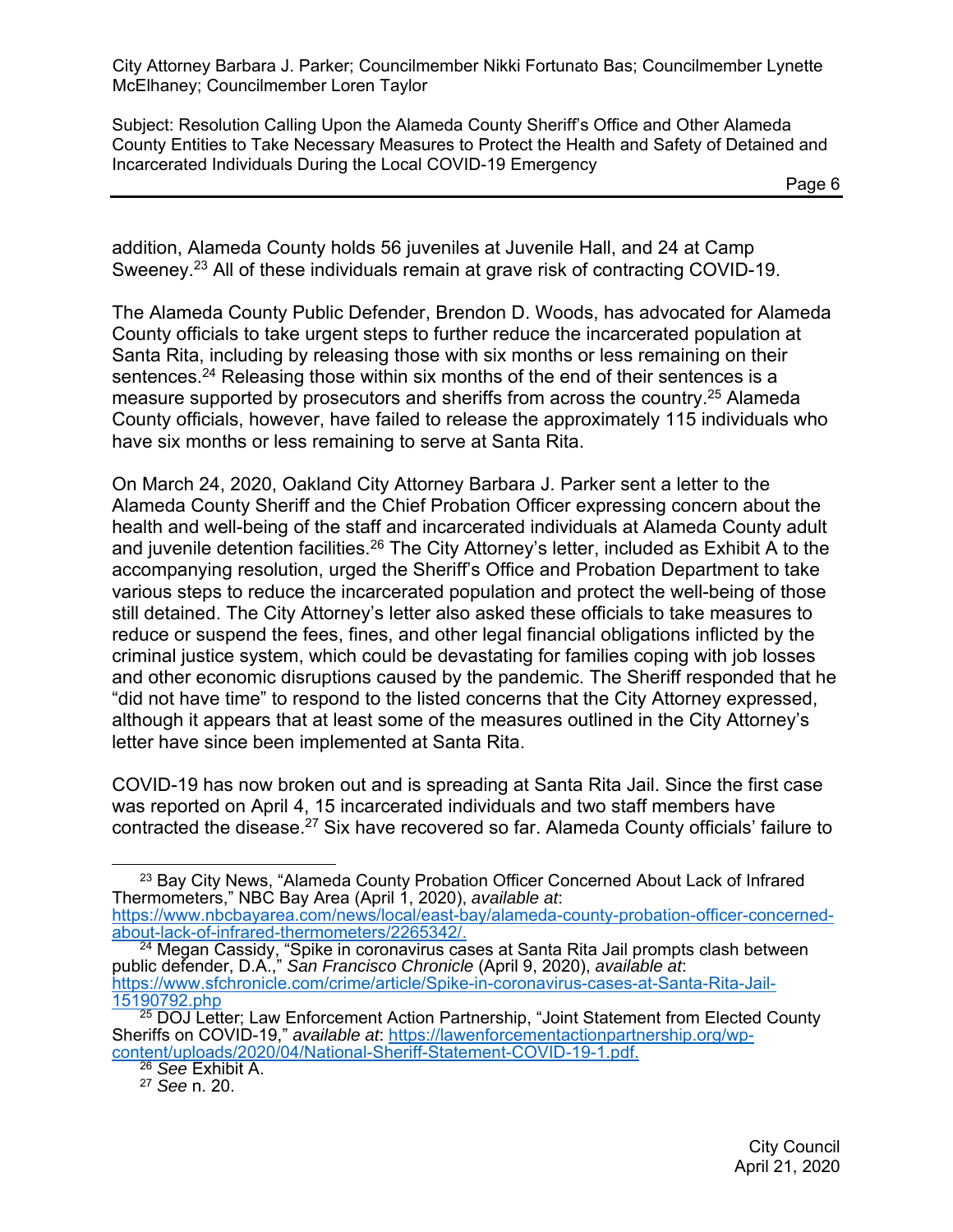Subject: Resolution Calling Upon the Alameda County Sheriff's Office and Other Alameda County Entities to Take Necessary Measures to Protect the Health and Safety of Detained and Incarcerated Individuals During the Local COVID-19 Emergency

take more aggressive steps to protect those held in custody---including by releasing individuals with six months or less left on their sentences---endangers the health of the nearly 2,000 inmates still in Santa Rita. As Public Defender Woods has argued, absent rapid decarceration, the situation at Santa Rita Jail could quickly resemble Cook County jail, where over 500 people have been infected.<sup>28</sup> Further, given the high likelihood of an outbreak in Alameda County's juvenile detention facilities, the well-being of the dozens of children who are detained also could be at risk.

# **ANALYSIS AND POLICY ALTERNATIVES**

As described above, the City Attorney sent a letter to the Alameda County Sheriff and Chief Probation Officer, urging them to take steps to address the grave risks March 24th. The co-sponsors of this Resolution welcome collaboration with Alameda County officials. However, given the gravity of COVID-19 and the urgency we face, this resolution by the City's elected leaders will highlight and emphasize the critical status of detained and incarcerated individuals and hopefully help to spur actions that will be an initial step toward COVID-19 justice for detained and incarcerated people and our broader affected communities; and will be the starting point for additional policy considerations with respect to Oakland's own approaches to the justice system during and after the local emergency.

# **FISCAL IMPACT**

The average cost of hospitalization for a severe respiratory illness requiring a ventilator is approximately \$40,218.29 That cost will ultimately be passed onto taxpayers. Thus the City and County may see potential cost savings from reducing the number of detained or incarcerated people who get seriously ill with COVID-19, and could instead direct that funding at assisting families struggling most significantly under shelter-in-place orders, including families of returning detained and incarcerated individuals.

# **PUBLIC OUTREACH / INTEREST**

Numerous stakeholders have requested that action be taken to reduce detained and incarcerated populations to protect against the dangerous spread of COVID-19.

<sup>29</sup> Larry Levitt, Karyn Schwatrz & Eric Lopez, "Estimated Cost of Treating the Uninsured Hospitalized with COVID-19," Kaiser Family Foundation (April 7, 2020), *available at*: https://www.kff.org/uninsured/issue-brief/estimated-cost-of-treating-the-uninsured-hospitalizedwith-covid-19/.

 <sup>28</sup> https://twitter.com/BrendonWoodsPD/status/1248356028300722176?s=20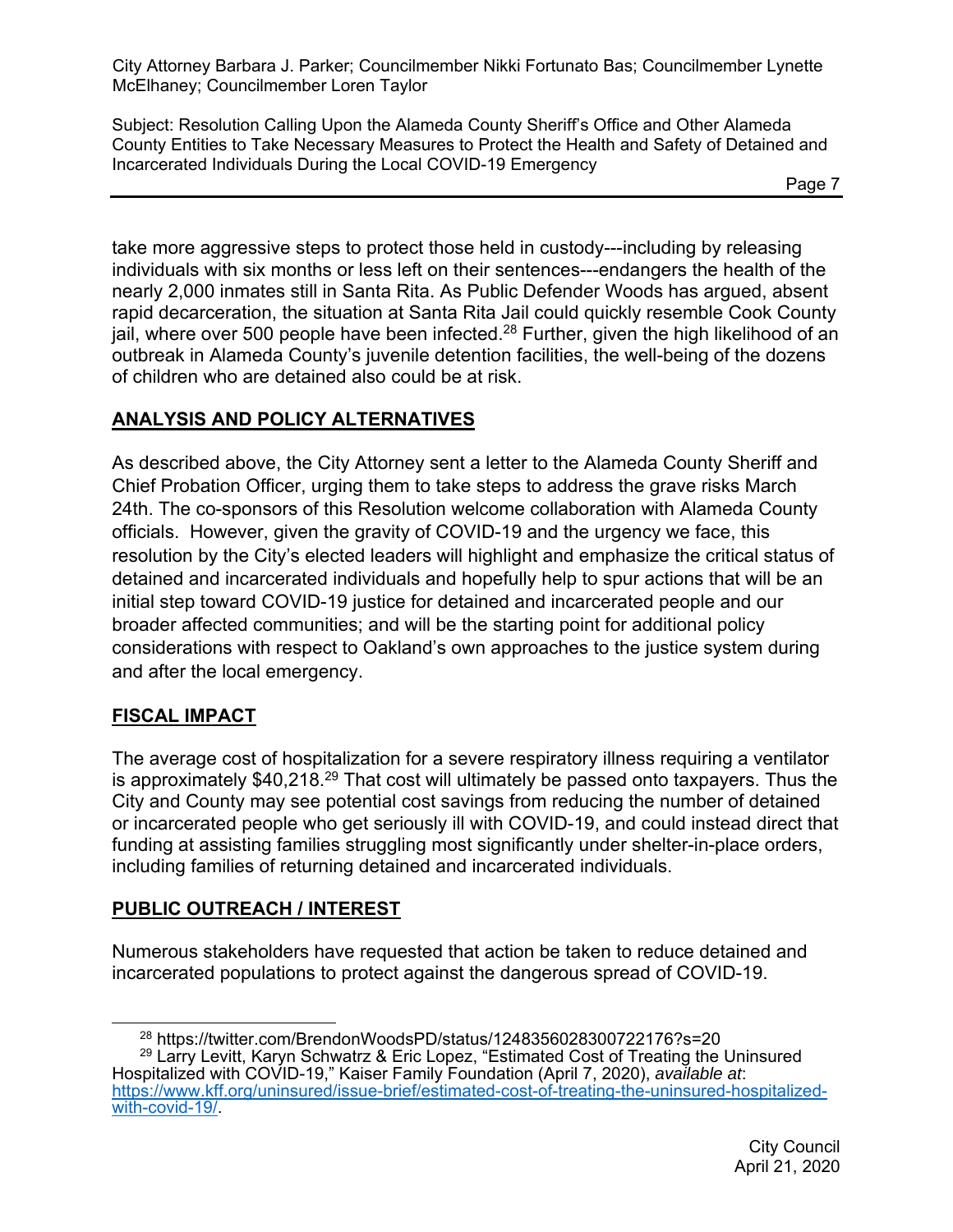Subject: Resolution Calling Upon the Alameda County Sheriff's Office and Other Alameda County Entities to Take Necessary Measures to Protect the Health and Safety of Detained and Incarcerated Individuals During the Local COVID-19 Emergency

Page 8 and the state of the state of the state  $\log 8$ 

#### **COORDINATION**

This report and legislation were coordinated with the City Attorney's office and the offices of the City Councilmembers who are listed as co-sponsors.

# **SUSTAINABLE OPPORTUNITIES**

*Economic*: The average cost of hospitalization for a severe respiratory illness requiring a ventilator is approximately \$40,218.30 That cost will ultimately be passed onto taxpayers. Thus the City and County may see potential cost savings from reducing the number of detained or incarcerated people who get seriously ill with COVID-19, and could instead direct that funding at assisting families struggling most significantly under shelter-in-place orders, including families of returning detained and incarcerated individuals.

*Environmental:* There are no environmental impacts.

*Race & Equity:* As described above, African Americans, in particular, and other communities of color are being disproportionately harmed by COVID-19, a fact only multiplied by ongoing conditions of confinement. These harms also ripple out to the staff at such facilities and the families of staff and detained and incarcerated people, who also are disproportionately communities of color. This resolution therefore supports social, racial, and economic justice.

# **ACTION REQUESTED OF THE CITY COUNCIL**

The co-sponsors, Councilmembers Bas, McElhaney and Taylor and City Attorney Parker recommend that the City Council adopt a resolution: (1) endorsing the Alameda County Public Defender's proposal to immediately release all inmates with six months or less remaining to serve at Santa Rita Jail; (2) urging the Alameda County Sheriff's Office, the Alameda County Probation Department, and other Alameda County officials to take all necessary steps to ensure the health and safety of those individuals held in confinement at Alameda County adult and juvenile detention facilities, including following the steps they have not yet taken that are set forth in the City Attorney's letter that is Exhibit A to this resolution; and (3) sending copies of the resolution and its Exhibit A to Alameda County's Sheriff, Chief Probation Officer, Board of Supervisors, Public Defender and District Attorney, Governor Gavin Newsom, Assemblymembers Rob Bonta and Buffy Wicks, State Senator Nancy Skinner, Congresswomen Barbara Lee and Nancy Pelosi, and U.S. Senators Dianne Feinstein and Kamala Harris.